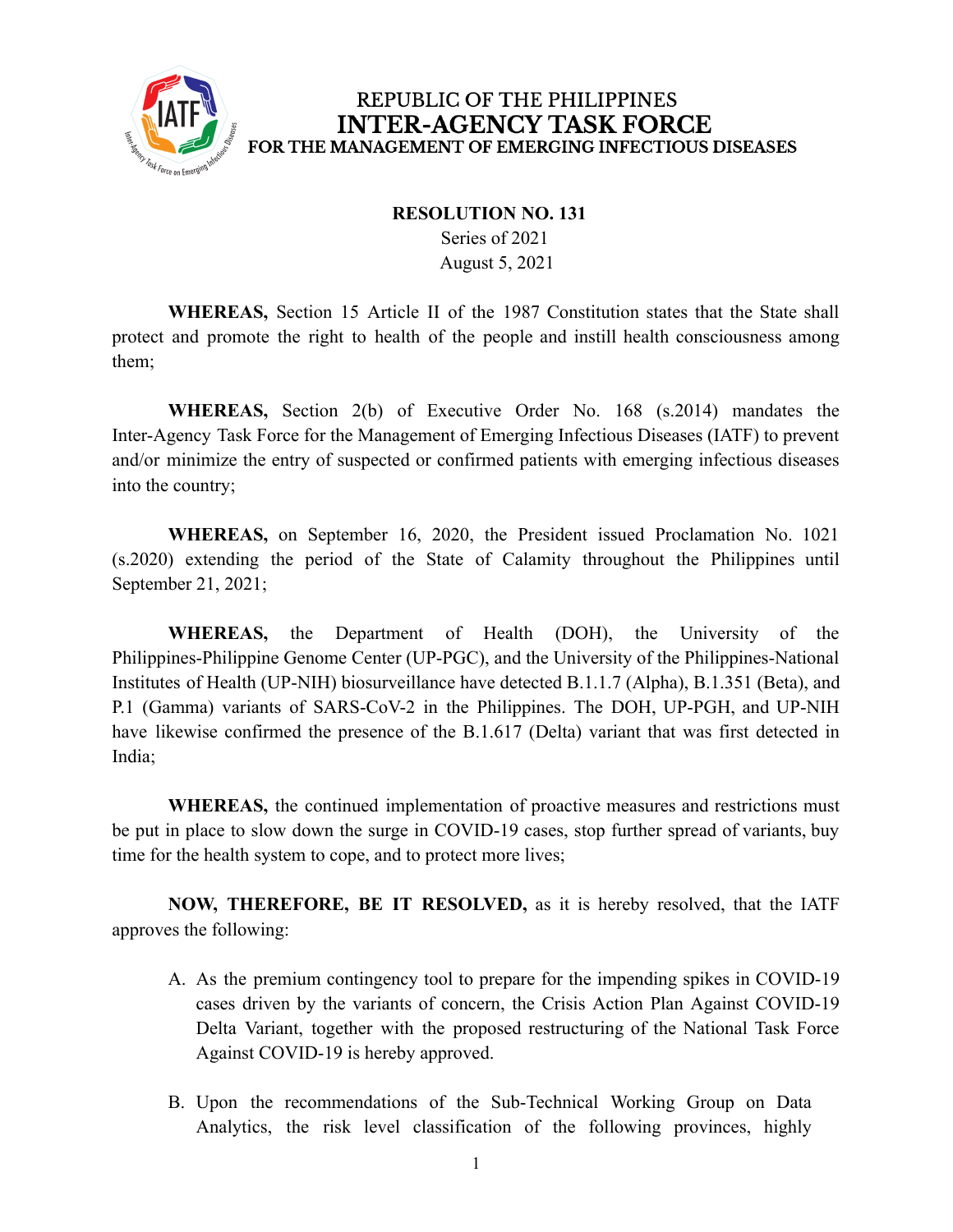

urbanized cities, and independent component cities shall be as follows, without prejudice to their further reclassification and the imposition of localized Enhanced Community Quarantine in critical areas:

- 1. Beginning 06 August 2021, Laguna, Iloilo City, and Cagayan de Oro shall be placed under Enhanced Community Quarantine until 15 August 2021;
- 2. Beginning 06 August 2021, Cavite, Lucena City, Rizal, and Iloilo Province shall be placed under Modified Enhanced Community Quarantine until 15 August 2021;
- 3. Beginning 06 August 2021, Batangas and Quezon shall be placed under General Community Quarantine, with the observance and implementation of the following heightened restrictions until 15 August 2021:
	- a. Food preparation establishments such as commissaries, restaurants, and eateries may operate with their indoor dine-in services at the venue or seating capacity of twenty percent (20%), and with their *al fresco* or outdoor dine-in services at the venue or seating capacity of fifty percent (50%).
	- b. Personal care services, such as beauty salons, beauty parlors, barbershops, and nail spas, may operate up to thirty percent (30%) venue or seating capacity. For this purpose, these establishments shall only provide services that can accommodate the wearing of face masks at all times by patrons/clients and service providers.
	- c. Meetings, Incentives, Conventions, and Exhibitions (MICE) events in eligible venue establishments shall not be allowed to operate;
	- d. Outdoor tourist attractions shall remain to be allowed at thirty percent (30%) venue capacity with strict adherence to minimum public health standards;
	- e. Under the Safety Seal Certification Program, business establishments awarded Safety Seal Certifications shall be allowed to operate at an additional 10 percentage points beyond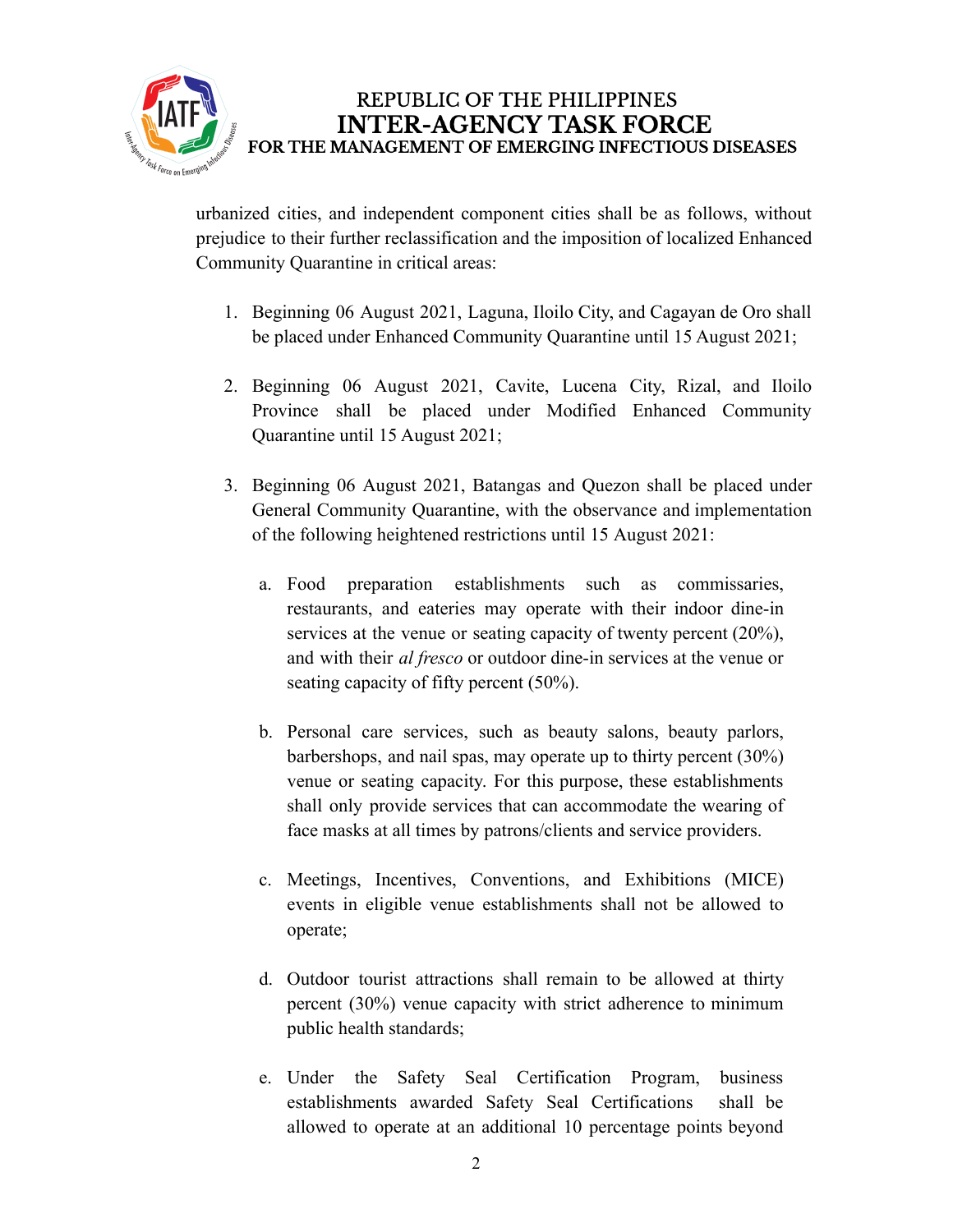

the prescribed on-site capacity or venue/seating capacity, whichever is applicable;

- f. Indoor sports courts and venues and indoor tourist attractions shall not be allowed to operate;
- g. Specialized markets of the DOT such as *Staycations* without age restrictions shall remain to be allowed at such capacities, protocols and restrictions as may be imposed by the DOT;
- h. Interzonal travel shall be allowed subject to restrictions of the local government unit of destination. Point-to-Point travel to areas under General Community Quarantine and Modified General Community Quarantine shall be allowed without age restrictions subject to an RT-PCR test-before-travel requirement for those below eighteen years old (18) and above sixty-five (65), and other protocols and restrictions as may be imposed by the DOT and the Local Government Unit of destination;
- i. Religious gatherings shall be allowed up to ten percent (10%) of the venue capacity. Provided that, there is no objection from the local government unit where the religious gathering may take place. Provided, further, that the LGU may increase the allowable venue capacity up to thirty percent (30%). The religious denominations should strictly observe their submitted protocols and the minimum public health standards.

Gatherings for necrological services, wakes, inurnment, funerals for those who died of causes other than COVID-19 shall be allowed, provided that the same shall be limited to immediate family members, upon satisfactory proof of their relationship with the deceased and with full compliance with the prescribed minimum public health standards for the duration of the activity.

j. Other provisions of the Omnibus Guidelines on the Implementation of Community Quarantine in the Philippines, as amended, not affected by the foregoing shall continue to be in effect including those on interzonal travel into and out of the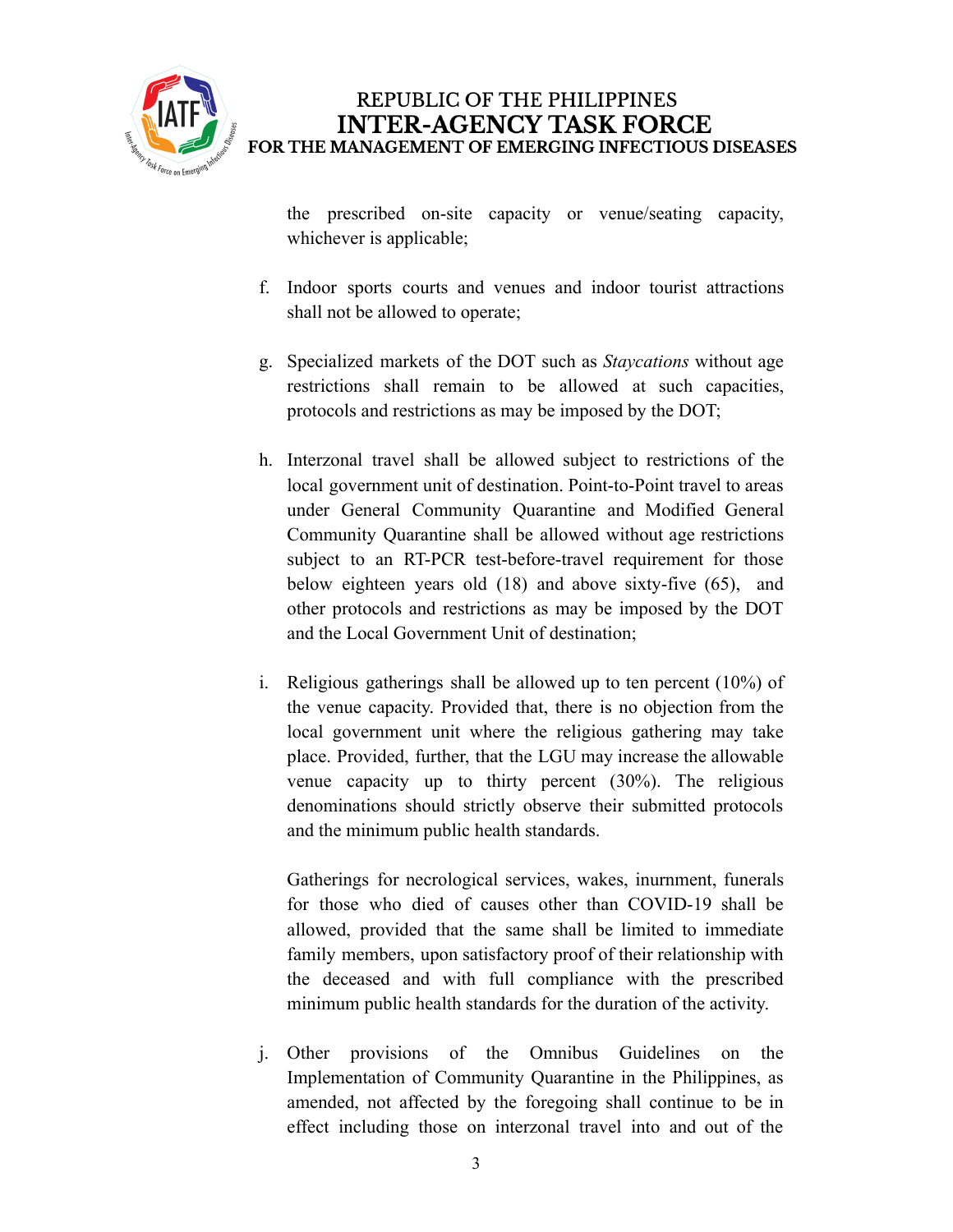

aforementioned areas and the operation of public transportation. The use of active transportation shall likewise be promoted;

- C. The recommendations of the IATF Technical Working Group are approved, the specifics of which are as follows:
	- 1. The Philippine Basketball Association (PBA) shall be allowed to resume the 46th Season of their Philippine Cup Conference in areas under General Community Quarantine (GCQ) and/or Modified General Community Quarantine (MGCQ) in compliance with the provisions of the Joint Administrative Order No. 2021-002 of the Philippine Sports Commission, Games and Amusement Board, and Department of Health, and related issuances are complied with, and with the written concurrence of the local government unit concerned. Should the community quarantine classification of their proposed new venue be escalated to a community quarantine classification higher than GCQ, the PBA should look for another venue that is under GCQ or MGCQ;
	- 2. Further amending the Omnibus Guidelines on the Implementation of Community Quarantine in the Philippines as follows:
		- a. Inclusion of contractors in port terminals and ancillary services. Section  $[2](4)(a)(v)$  shall now be read as follows:

*v. Logistics service providers (delivery and courier services; cargo handling; warehousing; trucking; freight forwarding; shipping, port and terminal operators and contractors and ancillary services (i.e. drivers, conductors, terminal workers);*

b. The inclusion of the contractors, subcontractors, and consultants of the Department of Transportation for the construction of Build Build Build flagship infrastructure projects. Section [2](4)(a)(vi.) shall now be read as follows:

*vi. Employees/workers in essential and priority construction projects, whether public or private, in accordance with the guidelines issued by the Department of Public Works and*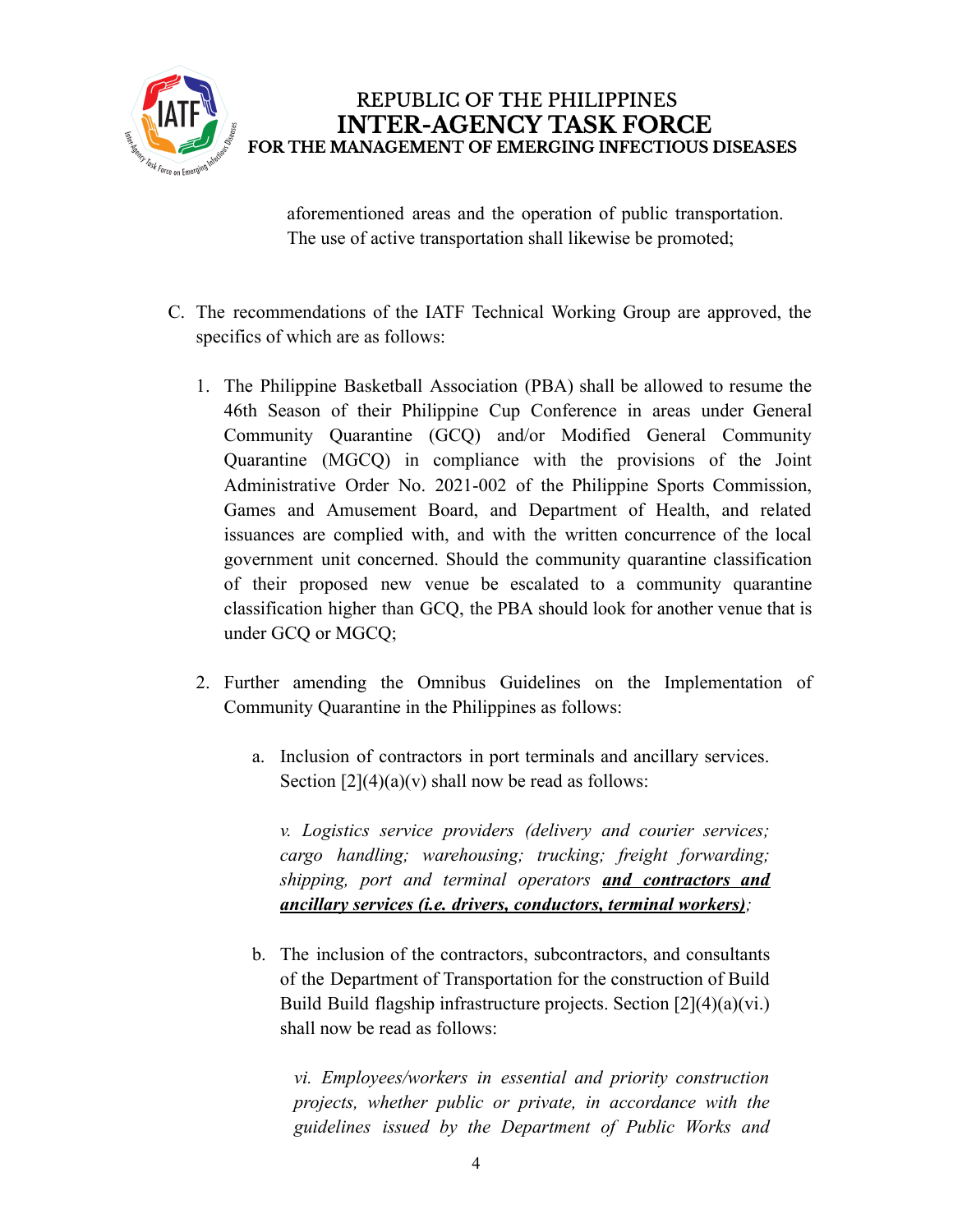

*Highways (DPWH), including contractors, subcontractors, and consultants of the Department of Transportation for the construction of Build Build Build flagship infrastructure projects;*

c. Clarifying that liquefied petroleum gas is included in the energy sector. Section  $[2](4)(c)(vi)$  shall now be read as follows:

*vi. The energy sector (oil, gas, and power companies), their third-party contractors and service providers, including employees involved in electric transmission and distribution, electric power plant and line maintenance, electricity market and retail suppliers, as well as those involved in the exploration, operations, trading and delivery of coal, oil, crude or petroleum and by-products (gasoline, diesel, liquefied petroleum gas or LPG, jet oil, kerosene, lubricants), including gasoline stations, refineries, LPG stations, and depots or any kind of fuel used to produce power;*

e. Allowing other printing establishments contracted by government agencies to operate, Section  $[2](4)(c)(xi)$  shall now be read as follows:

*xi. Printing establishments authorized by the Bureau of Internal Revenue and those contracted by other government agencies;*

f. Qualifying the authority of lawyers to be outside of their respective residences, Section  $[2](4)(c)(xvi)$  shall now be read as follows:

*xvii. Lawyers only when required to provide on-site legal representation necessary to protect rights of persons, whether natural or juridical;*

g. Noting that the continued provision of COVID-19 vaccines and consular services are essential even during ECQ, Section  $[7](2)(a)(4)$  shall now be read as follows: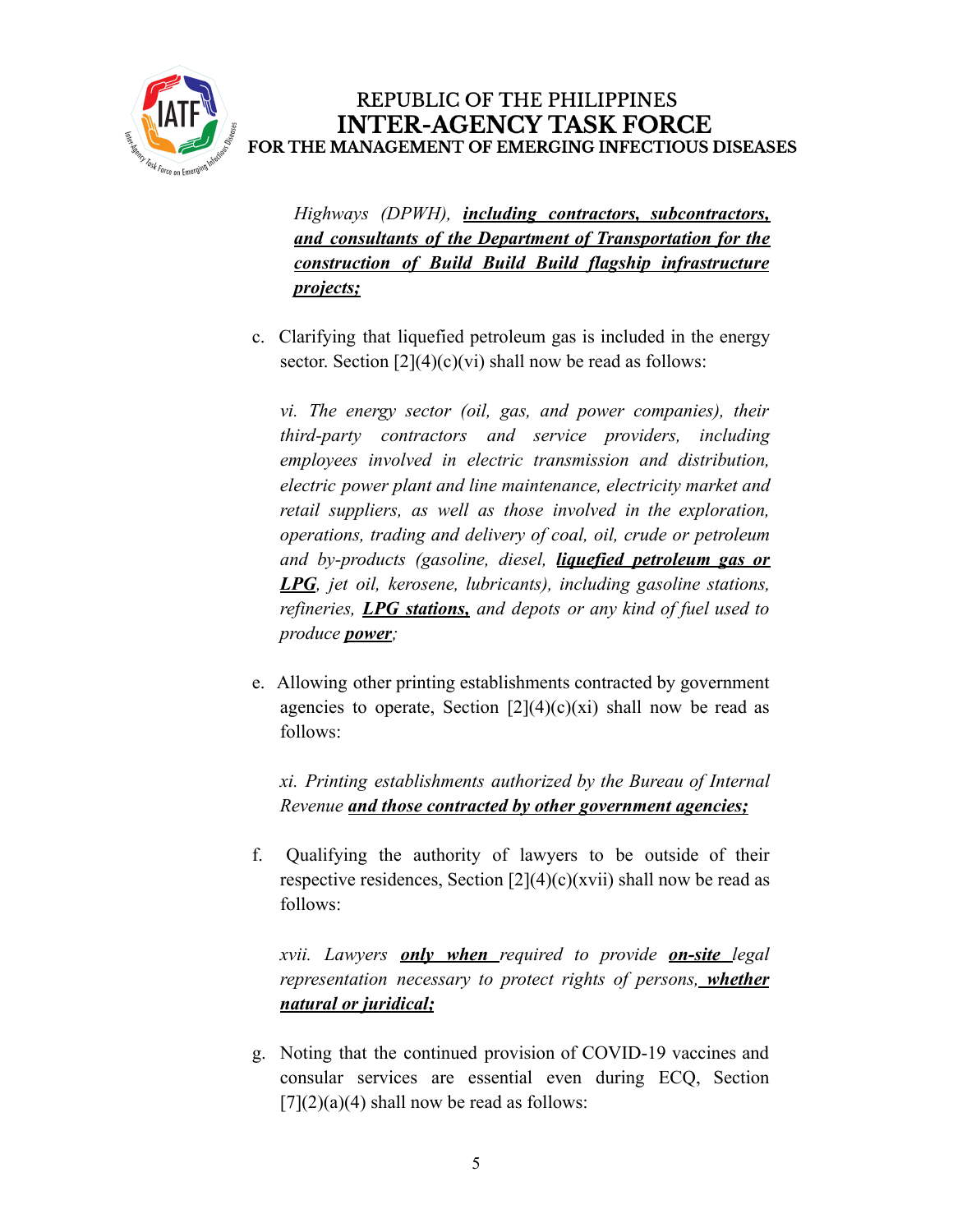

*(4) persons traveling for medical or humanitarian reasons, and those leaving their residence to be vaccinated (with proof of schedule), and persons availing of DFA consular services (with confirmed appointments)*

h. Highlighting that persons going to and from the airport include Overseas Filipino Workers, Section  $[7](2)(a)(5)$  shall now be read as follows:

*(5) persons going to and from the airport including Overseas Filipino Workers (OFWs) carrying Overseas Employment Certificates,*

i. Restricting the APORs who can cross zones for work, business, or an activity, Section  $[7](2)(a)(6)$  shall now be read as follows:

*(6) any person whose purpose of travel to the zone of destination is for a work, business, or activity that is also permitted in areas under ECQ.*

j. Such other amendments relating only to style and formatting not otherwise affecting the spirit of the provisions.

To aid in the implementation of the pertinent provisions of the Omnibus Guidelines, the Comprehensive List of Persons Allowed to Travel Within, to and from Areas Under Enhanced Community Quarantine, Also Known As Authorized Persons Outside of Residences is hereby issued together with this Resolution.

**RESOLVED FURTHER,** that the Chairperson and the Co-Chairperson shall be duly authorized to sign this Resolution for and on behalf of the Inter-Agency Task Force.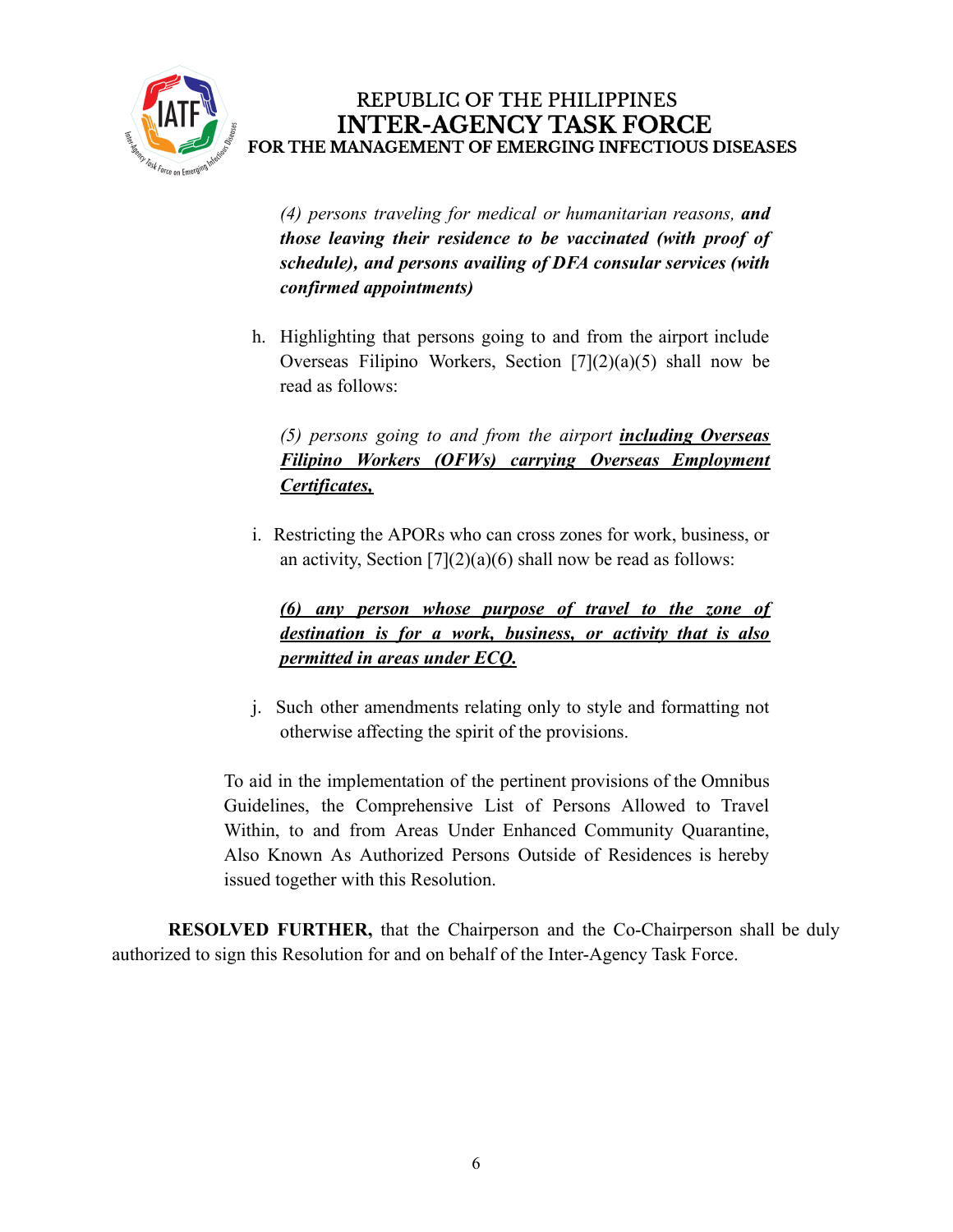

**APPROVED** during the 131st Inter-Agency Task Force Meeting, as reflected in the minutes of the meeting, held this August 05, 2021, via video conference**.**

**CISCO T. DUQUE III** 

FR/ Secretary, Department of Health IATF Chairperson

KARLO ALEXEI B. NOGRALES Cabinet Secretary, Office of the Cabinet Secretary IATF Co-Chairperson